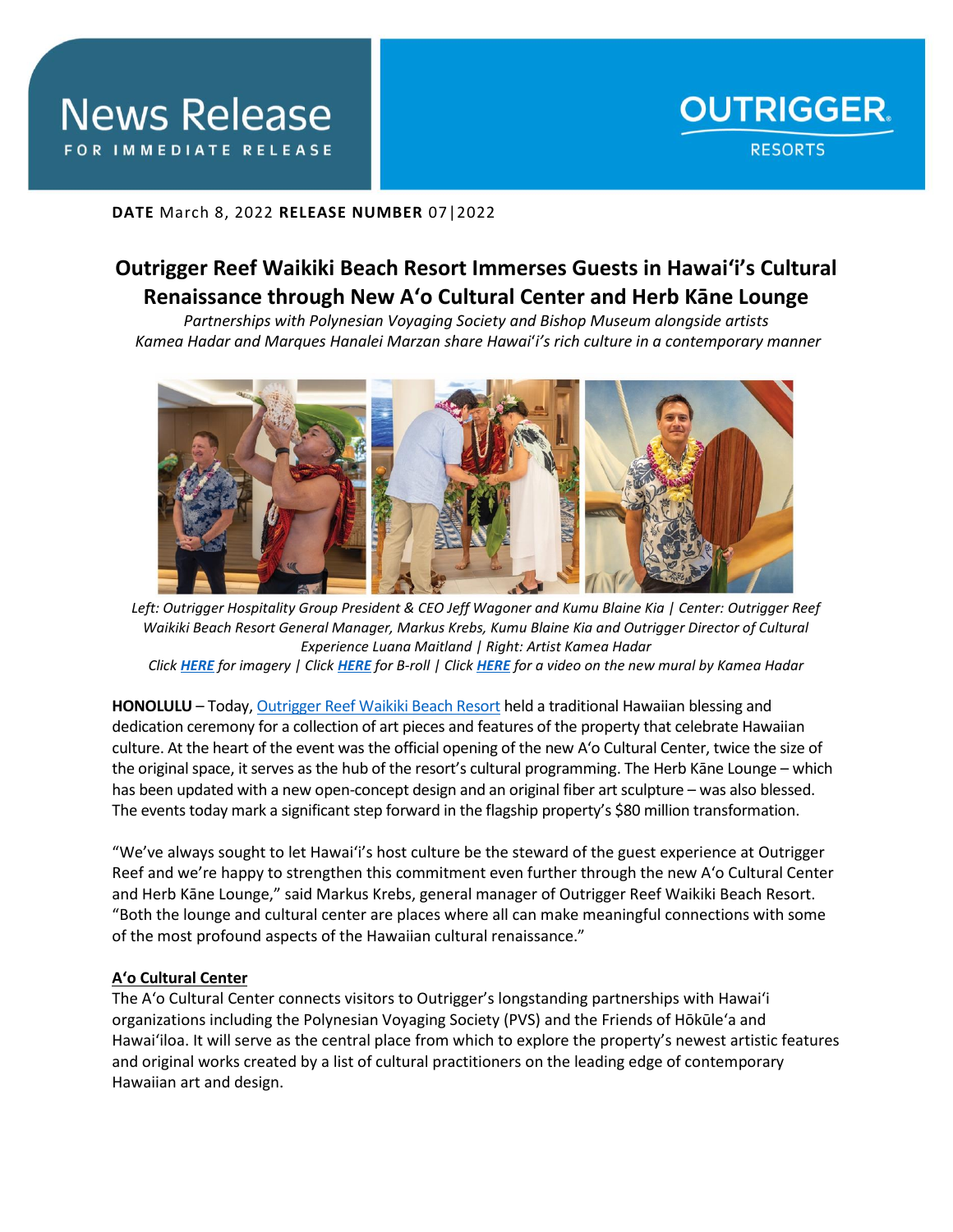The renewed center will be anchored by a virtual exhibit designed by digital artist Kari Kēhau Noe picturing the legendary sailing canoe Hōkūle'a. Through immersive projection, visitors are given the impression that the model of Hōkūle'a is sailing along the moving seas. As the canoe sails, various elements of the art of Polynesian navigation are highlighted, providing an engaging educational experience. The sail of the canoe model is made from pieces of the actual sail 32A that Hōkūle'a used on the Mālama Honua Worldwide Voyage. A model of the sailing canoe Hawai'iloa, which was expertly restored by artist Ka'ili Chun, is at the cultural center on loan from Friends of Hōkūle'a and Hawai'iloa.

"The Aʻo Cultural Center exhibits will bring the genius of Polynesian wayfinding to life for kamaʻaina and malihini visitors to the Outrigger. It is part of Outrigger's stalwart support of PVS and our mission," said PVS CEO and Pwo navigator Nainoa Thompson. "On this date in 1975 Hawaiʻi's first voyaging canoe in 600 years, Hōkūleʻa, launched into the waters of Kualoa, Oʻahu, realizing a quiet dream long-held by our co-founder Herb Kawainui Kāne. And so selecting this date to mark the rebirth of the Herb Kāne Lounge and Aʻo Cultural Center at Outrigger Reef is a fitting tribute to Hawaiʻi's rich voyaging past and its bright future."

The center will also serve as the hub for guests to engage in a spectrum of Hawaiian cultural activities. Led by 20-year veteran cultural director Luana Maitland, guests will be able to glean from her vast knowledge of the arts of Hawai'i and participate in hula lessons; try their hand at Hawai'i's official instrument, the 'ukulele; make a lei or kukui nut kupe'e bracelet and much more.

Starting on Saturday, March 12, the resort will resume its quarterly O Ke Kai series with the Friends of Hōkūleʻa and Hawai'iloa – a unique opportunity for guests to meet renowned navigators and canoe builders, hear storytelling and enjoy hands-on demonstrations of traditional tools and artifacts.

# *I Ka Wa Ma Mua, Ka Wa Ma Hope –* **a Mural by Kamea Hadar**

Adjacent to the cultural center is an original mural by famed Hawai'i artist Kamea Hadar. Known for his large-scale portraiture, Hadar's piece *I Ka Wa Ma Mua, Ka Wa Ma Hope* (Through the Past is the Future), depicts a traditional *wa'a,* or sailing canoe, being crewed by children. The next generation depicted are children of influential Hawai'i figures of the last century, including Hana Kakinami, greatgranddaughter of Native Hawaiian writer, poet and cultural historian John Dominis Holt IV; La'iku Blankenfeld, the grandson of PVS navigator Bruce Blankenfeld; Steel Scott, the great-grandson of Elmer Scott who founded Scott Hawaii in 1932; and Kawena Kamakawiwo'ole, the grand-niece of the great musician and songwriter Israel Kamakawiwo'ole. Hadar's own daughter, Nova Hadar, is also pictured at the steering paddle of the *wa'a*.

"We as parents and elders do not yet know where our *keiki* will arrive or even the nature of the canoe they will be sailing, but we do know that like in a *wa'a* the next generation are all in this together," said Hadar. "This mural illustrates this traditional, yet forward-looking perspective. We hope that the impact of generations past, as well as our current generation, will give our *keiki* the tools to carry on our legacies and be positive stewards of our future earth."

# **Herb Kāne Lounge &** *Eia Hawaiʻi, He Moku, He Kānaka –* **a Sculpture by Marques Hanalei Marzan**

The legacy of the late artist, historian and founding member of PVS Herb Kawainui Kāne has been featured throughout the resort for decades and has now taken on new life in the renovated Herb Kāne Lounge, featuring earthy textures and an updated, modern design. The lounge includes four original paintings from Kāne and faces an expansive mural of a traditional sailing canoe that runs the length of the check-in desk.